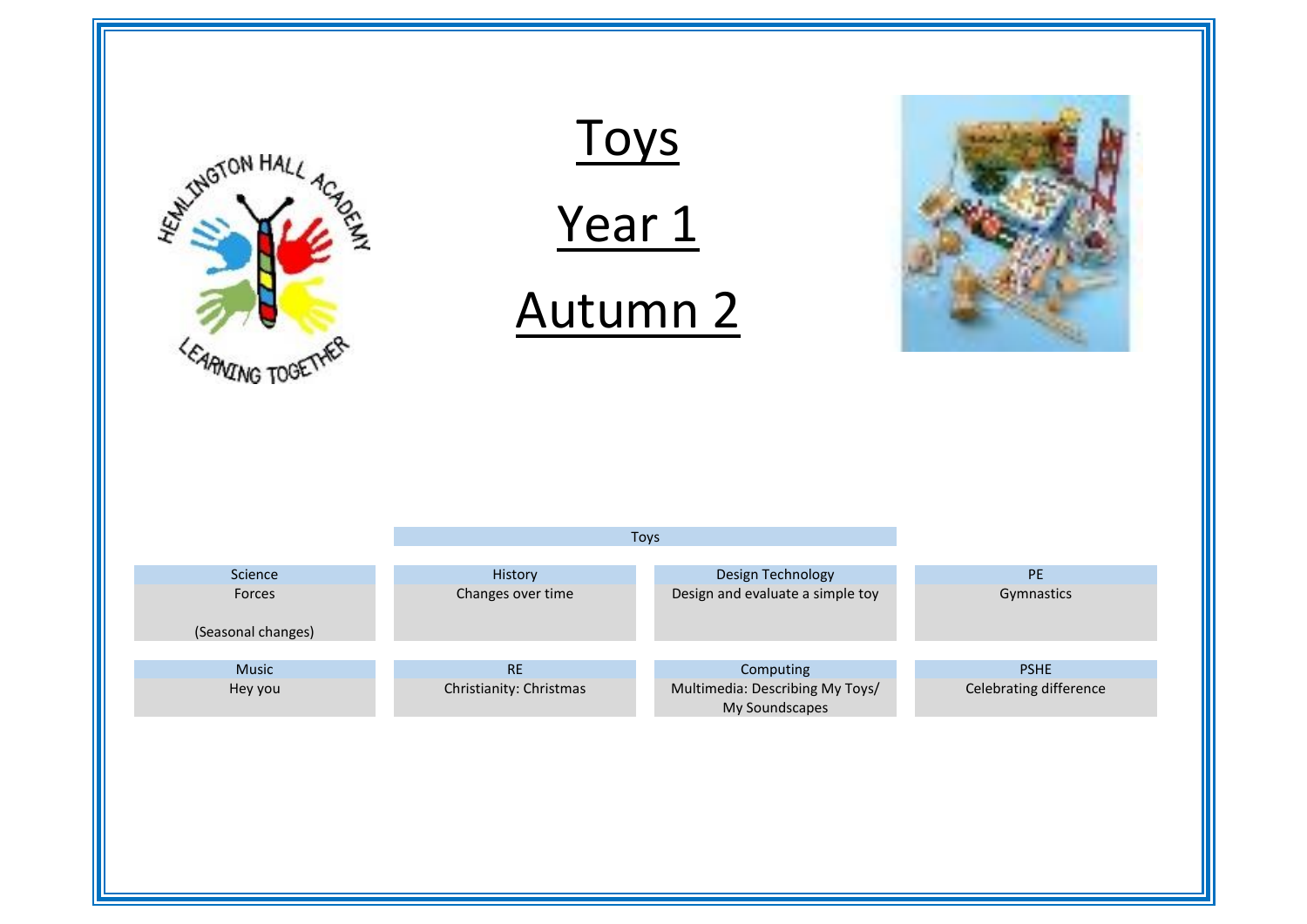## **Science**

| Forces <sup>*</sup>                                                                                                                                                                                                                                                                                                                                                                                                                                                                                                                                                                                                                                                                                                                                                                                                                                                                                                                                                                                                                                                                                                                                                                                                                                |                                                                                                | Term: 2                                                                                                                    | Year: 1               |  |  |
|----------------------------------------------------------------------------------------------------------------------------------------------------------------------------------------------------------------------------------------------------------------------------------------------------------------------------------------------------------------------------------------------------------------------------------------------------------------------------------------------------------------------------------------------------------------------------------------------------------------------------------------------------------------------------------------------------------------------------------------------------------------------------------------------------------------------------------------------------------------------------------------------------------------------------------------------------------------------------------------------------------------------------------------------------------------------------------------------------------------------------------------------------------------------------------------------------------------------------------------------------|------------------------------------------------------------------------------------------------|----------------------------------------------------------------------------------------------------------------------------|-----------------------|--|--|
| Foundations of previous learning:<br><b>ELGS that feed into Science:</b><br>Understanding the World: Children know about similarities and differences in relation to places, objects, materials and living things. They talk about the features of their own immediate environment and how environments mi<br>another. They make observations of animals and plants and explain why some things occur, and talk about changes.<br>Physical Development: Children know the importance for good health of physical exercise, and a healthy diet, and talk about ways to keep healthy and safe. They manage their own basic hygiene and personal needs successfully<br>and going to the toilet independently.<br>Mathematics: Children use everyday language to talk about size, weight, capacity, position, distance, time and money to compare quantities and objects and to solve problems. They recognise, create and describe patterns. Th<br>characteristics of everyday objects and shapes and use mathematical language to describe them.<br>Communication and Language: Children follow instructions involving several ideas or actions. They answer 'how' and 'why' questions about their experiences and in response to stories or events. |                                                                                                |                                                                                                                            |                       |  |  |
|                                                                                                                                                                                                                                                                                                                                                                                                                                                                                                                                                                                                                                                                                                                                                                                                                                                                                                                                                                                                                                                                                                                                                                                                                                                    |                                                                                                | <b>Unit Learning</b>                                                                                                       |                       |  |  |
| <i>*NC Objective</i> - Coverage                                                                                                                                                                                                                                                                                                                                                                                                                                                                                                                                                                                                                                                                                                                                                                                                                                                                                                                                                                                                                                                                                                                                                                                                                    | <b>Skills</b>                                                                                  | Knowledge                                                                                                                  | <b>Vocabulary</b>     |  |  |
| Recognise a push or a pull as a force needed to move an<br>object.                                                                                                                                                                                                                                                                                                                                                                                                                                                                                                                                                                                                                                                                                                                                                                                                                                                                                                                                                                                                                                                                                                                                                                                 | Describe what is happening<br>Suggest what might happen<br>Use pictures or actions to describe | I can explain how you move things.<br>I know how to make objects move further.<br>I can explain how we push heavy objects? | Push<br>Pull<br>Force |  |  |
| Recognise that a force can be bigger or smaller and acts in                                                                                                                                                                                                                                                                                                                                                                                                                                                                                                                                                                                                                                                                                                                                                                                                                                                                                                                                                                                                                                                                                                                                                                                        | <b>Assessment of Skills</b>                                                                    | <b>Assessment of Knowledge</b>                                                                                             | Movement              |  |  |
| a particular direction.<br>Light<br><b>Explaining science</b><br>How do you move things?<br>How can we make objects move further?<br>Designing experiments<br>Explore how to push objects further with more force.<br>(See Phil Watkins Assessment boards)<br>How can we push heavy objects?<br>Explore how to push/pull heavier objects with more force.<br>Less                                                                                                                                                                                                                                                                                                                                                                                                                                                                                                                                                                                                                                                                                                                                                                                                                                                                                  |                                                                                                | Heavy<br>Lighter<br>Heavier<br>More                                                                                        |                       |  |  |

direction

| <b>Seasonal changes</b>                                                                                                                                                                                                                                                                                                                                                                                                                                                                                                                                                                                                                                                                                                                                                                                                                                                                                                                                                                                                                                                                                                                                                                                                                                                           |                                                                                                                             | Term: Across the year                                                                                                                                                            | Year: 1                                               |                                                        |  |
|-----------------------------------------------------------------------------------------------------------------------------------------------------------------------------------------------------------------------------------------------------------------------------------------------------------------------------------------------------------------------------------------------------------------------------------------------------------------------------------------------------------------------------------------------------------------------------------------------------------------------------------------------------------------------------------------------------------------------------------------------------------------------------------------------------------------------------------------------------------------------------------------------------------------------------------------------------------------------------------------------------------------------------------------------------------------------------------------------------------------------------------------------------------------------------------------------------------------------------------------------------------------------------------|-----------------------------------------------------------------------------------------------------------------------------|----------------------------------------------------------------------------------------------------------------------------------------------------------------------------------|-------------------------------------------------------|--------------------------------------------------------|--|
| <b>Foundations of previous learning:</b><br><b>ELGS that feed into Science:</b><br>Understanding the World: Children know about similarities and differences in relation to places, objects, materials and living things. They talk about the features of their own immediate environment and how environments mi<br>another. They make observations of animals and plants and explain why some things occur, and talk about changes.<br>Physical Development: Children know the importance for good health of physical exercise, and a healthy diet, and talk about ways to keep healthy and safe. They manage their own basic hygiene and personal needs successfully<br>and going to the toilet independently.<br>Mathematics: Children use everyday language to talk about size, weight, capacity, position, distance, time and money to compare quantities and objects and to solve problems. They recognise, create and describe patterns. Th<br>characteristics of everyday objects and shapes and use mathematical language to describe them.<br>Communication and Language: Children follow instructions involving several ideas or actions. They answer 'how' and 'why' questions about their experiences and in response to stories or events.<br><b>Unit Learning</b> |                                                                                                                             |                                                                                                                                                                                  |                                                       |                                                        |  |
| NC Objective - Coverage                                                                                                                                                                                                                                                                                                                                                                                                                                                                                                                                                                                                                                                                                                                                                                                                                                                                                                                                                                                                                                                                                                                                                                                                                                                           | <b>Skills</b>                                                                                                               | Knowledge                                                                                                                                                                        |                                                       | <b>Vocabulary</b>                                      |  |
| Observe the apparent movement of the sun during the day<br>Observe changes across the four seasons                                                                                                                                                                                                                                                                                                                                                                                                                                                                                                                                                                                                                                                                                                                                                                                                                                                                                                                                                                                                                                                                                                                                                                                | Use relevant words when I talk or write<br>Add to block charts and pictograms                                               | Describe the weather<br>To know there are four seasons                                                                                                                           | Season<br>Sun<br>Sky                                  | Week<br>Day<br>weather (various)                       |  |
| Observe and describe weather associated with the seasons<br>and how day length varies                                                                                                                                                                                                                                                                                                                                                                                                                                                                                                                                                                                                                                                                                                                                                                                                                                                                                                                                                                                                                                                                                                                                                                                             | <b>Assessment of Skills</b><br><b>Explaining science</b><br>Data, tables and graphs<br>(See Phil Watkins Assessment boards) | <b>Assessment of Knowledge</b><br>Can you tell me what the weather is like today?<br>What season is it?<br>What are the other seasons called?<br>What is it like in Autumn etc.? | Autumn<br>Winter<br>Spring<br>Summer<br>Year<br>Month | temperature<br>rainfall<br>day length<br>sun<br>shadow |  |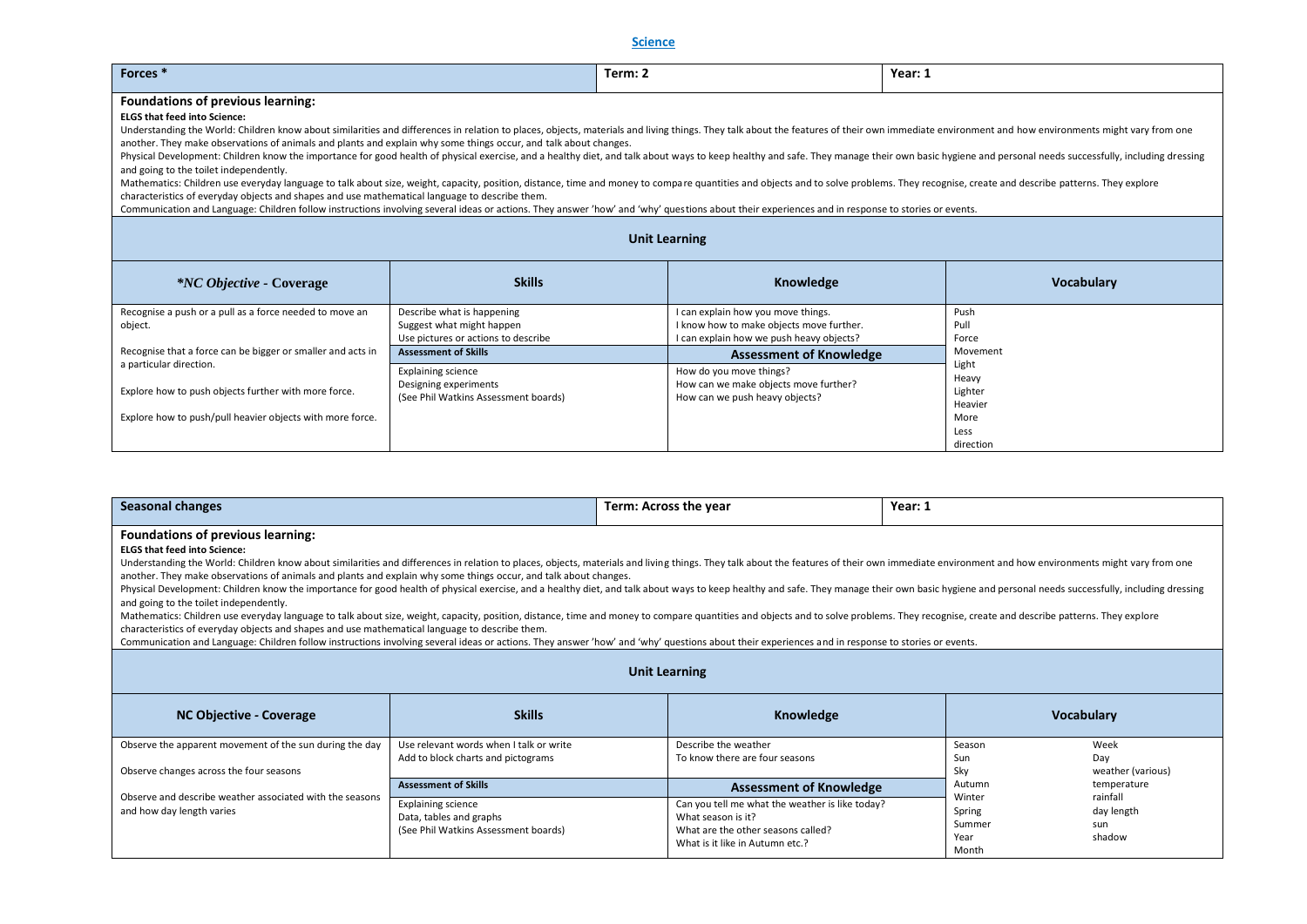### **History**

| Changes over time (living memory)                                                                                                                                                                                                                                    |                                                                                                                                                                                                                                                                                                                                                                                                                                                                                                                                                                                                                              | <b>Topic: Toys</b>                                                                                                                                                                                                                                                                                                                                                                                   | Term: Autumn 2                                                                                                                                                                                 | Year: 1           |
|----------------------------------------------------------------------------------------------------------------------------------------------------------------------------------------------------------------------------------------------------------------------|------------------------------------------------------------------------------------------------------------------------------------------------------------------------------------------------------------------------------------------------------------------------------------------------------------------------------------------------------------------------------------------------------------------------------------------------------------------------------------------------------------------------------------------------------------------------------------------------------------------------------|------------------------------------------------------------------------------------------------------------------------------------------------------------------------------------------------------------------------------------------------------------------------------------------------------------------------------------------------------------------------------------------------------|------------------------------------------------------------------------------------------------------------------------------------------------------------------------------------------------|-------------------|
| Foundations of previous learning:<br>To know periods of time (BC/AD/prehistoric)<br>Uses words and phrases such as recently, before, after, now, later.<br>Uses past and present when telling others about an event.<br>Can sequence two events or objects in order. |                                                                                                                                                                                                                                                                                                                                                                                                                                                                                                                                                                                                                              |                                                                                                                                                                                                                                                                                                                                                                                                      |                                                                                                                                                                                                |                   |
|                                                                                                                                                                                                                                                                      |                                                                                                                                                                                                                                                                                                                                                                                                                                                                                                                                                                                                                              | <b>Unit Learning</b>                                                                                                                                                                                                                                                                                                                                                                                 |                                                                                                                                                                                                |                   |
| <b>NC Objective - Coverage</b>                                                                                                                                                                                                                                       | <b>Skills</b>                                                                                                                                                                                                                                                                                                                                                                                                                                                                                                                                                                                                                | Knowledge                                                                                                                                                                                                                                                                                                                                                                                            |                                                                                                                                                                                                | <b>Vocabulary</b> |
| <b>Changes Over Time</b><br>To know events beyond living memory that are significant<br>nationally or globally.                                                                                                                                                      | <b>Chronological understanding</b><br>Sequence some events or 2 related objects in order.<br>Uses words and phrases: old, new, young, days and<br>months.<br>Remembers parts of stories and memories about the past.<br>Knowledge and understanding<br>Tell the difference between past and present in own and<br>other people's lives.<br><b>Historical interpretation</b><br>Begins to identify and recount some details from the past<br>from sources (e.g. pictures, stories).<br><b>Historical enquiry</b><br>Finds answers to simple questions about the past from<br>sources of information (e.g. pictures, stories). | To know that toys have changed over time.<br>To understand that trends have changed over time.<br>To identify changes that were made.<br>To understand why changes were made.<br>To use simple vocabulary relating to the past and present.<br>To know where to find the answers to their questions<br>(family member, book, computer etc).<br>To know John Spilsbury invented the jigsaw in London. | Past<br>Present<br>Old<br>New<br>Newer<br>Older<br>Changes<br>Toys<br>John Spilsbury<br>Jigsaw<br>Sources<br>Better<br>Sequence<br>Young<br>Days\months<br>Years<br>Memories<br><b>Stories</b> |                   |
|                                                                                                                                                                                                                                                                      | <b>Assessment of Skills</b>                                                                                                                                                                                                                                                                                                                                                                                                                                                                                                                                                                                                  | <b>Assessment of Knowledge</b>                                                                                                                                                                                                                                                                                                                                                                       | Recount                                                                                                                                                                                        |                   |
|                                                                                                                                                                                                                                                                      | I can use words and phrases such as old, new, now and<br>then.                                                                                                                                                                                                                                                                                                                                                                                                                                                                                                                                                               | Can you sequence some pictures of a variety of toys and<br>explain how they gave changed over time?<br>Can you use language associated with time to explain the<br>changes?<br>Who invented the jigsaw?<br>Can you access a range of sources to find information?                                                                                                                                    | Information                                                                                                                                                                                    |                   |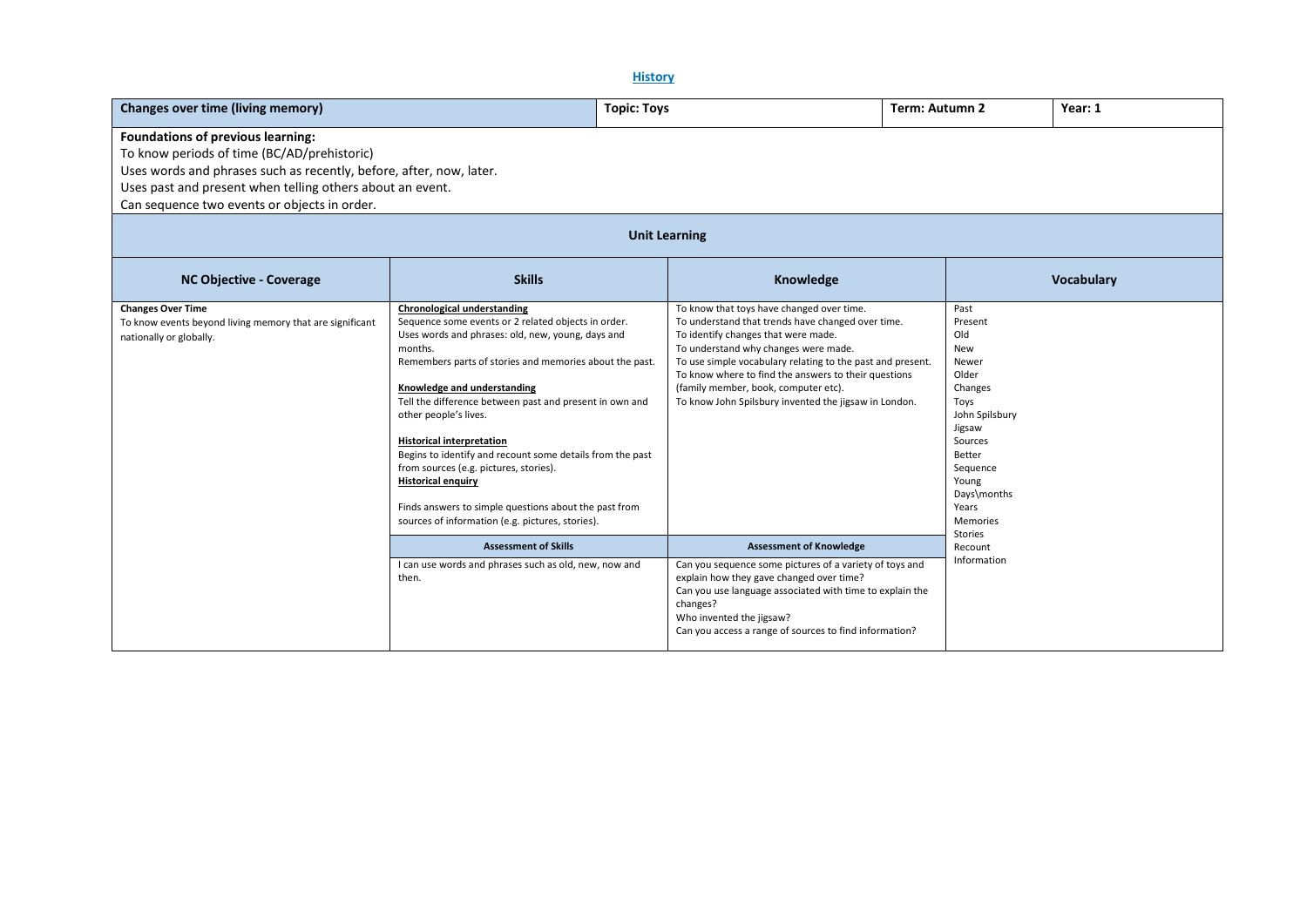# **Design Technology**

| Design and evaluate a simple toy                                                                                                                                                                                                                                                                                                                                                                                                                                                                                          |                                                                                                                                                                                                                                                                                                                                                                                                                                                                    | Year: 1<br><b>Topic: Toys</b> |                                                                                                                                                                                                                                                                                                                                                                                                                                                                                                          |  |                                                                                                                                                                | Term: Autumn 2    |
|---------------------------------------------------------------------------------------------------------------------------------------------------------------------------------------------------------------------------------------------------------------------------------------------------------------------------------------------------------------------------------------------------------------------------------------------------------------------------------------------------------------------------|--------------------------------------------------------------------------------------------------------------------------------------------------------------------------------------------------------------------------------------------------------------------------------------------------------------------------------------------------------------------------------------------------------------------------------------------------------------------|-------------------------------|----------------------------------------------------------------------------------------------------------------------------------------------------------------------------------------------------------------------------------------------------------------------------------------------------------------------------------------------------------------------------------------------------------------------------------------------------------------------------------------------------------|--|----------------------------------------------------------------------------------------------------------------------------------------------------------------|-------------------|
| Foundations of previous learning:<br>Children will have developed their own ideas through selecting and using materials and working on process that interest them.                                                                                                                                                                                                                                                                                                                                                        |                                                                                                                                                                                                                                                                                                                                                                                                                                                                    |                               |                                                                                                                                                                                                                                                                                                                                                                                                                                                                                                          |  |                                                                                                                                                                |                   |
|                                                                                                                                                                                                                                                                                                                                                                                                                                                                                                                           | <b>Unit Learning</b>                                                                                                                                                                                                                                                                                                                                                                                                                                               |                               |                                                                                                                                                                                                                                                                                                                                                                                                                                                                                                          |  |                                                                                                                                                                |                   |
| <b>NC Objective - Coverage</b>                                                                                                                                                                                                                                                                                                                                                                                                                                                                                            | <b>Skills</b>                                                                                                                                                                                                                                                                                                                                                                                                                                                      |                               | Knowledge                                                                                                                                                                                                                                                                                                                                                                                                                                                                                                |  |                                                                                                                                                                | <b>Vocabulary</b> |
| When designing and making, pupils should be taught to:<br>Design:<br>Design purposeful, functional, appealing products for<br>themselves and other users based on design criteria<br>Make<br>Select from and use a range of tools and equipment to<br>perform practical tasks [for example, cutting, shaping,<br>joining and finishing]<br>Select from and use a wide range of materials and<br>components, including construction materials, textiles and<br>ingredients, according to their characteristics<br>Evaluate | Plan and communicate ideas<br>Draw on their own experience to help generate ideas.<br>Suggest ideas and explain what they are going to do.<br>Make (technical knowledge)<br>Make their design using appropriate techniques.<br>With help, measure, mark out, cut and shape a range of<br>materials.<br>Select and use appropriate processes and tools.<br><b>Evaluate</b><br>Evaluate their product by discussing how well it works in<br>relation to the purpose. |                               | To list the features of common toys and what makes them<br>interesting.<br>Know how to make their toy stronger.<br>To generate ideas from their own experiences<br>To understand the sensory qualities of materials.<br>To understand the working characteristics of materials<br>affect the way they are used<br>To understand how mechanisms can be used in different<br>ways (e.g. Wheels and axel that allow movement<br>To know how mechanisms can be used to make things<br>move in different ways |  | Toys<br>Stronger<br>Material<br>Structure<br>Mechanism<br>Tools<br>Safely<br>Join<br>Move<br>Wheels<br>Axels<br>Change<br>Characteristics<br>Sensory<br>Common |                   |
| Explore and evaluate a range of existing products<br><b>Technical knowledge</b><br>Explore and use mechanisms [for example, levers, sliders,<br>wheels and axles] in their products                                                                                                                                                                                                                                                                                                                                       | <b>Assessment of Skills</b><br>Draw on their own experiences to help generate ideas<br>Make their design using appropriate techniques                                                                                                                                                                                                                                                                                                                              |                               | <b>Assessment of Knowledge</b><br>Can you list the features of common toys?<br>How can you make a toy stronger?<br>How can you make a toy move?<br>Can you design, make and evaluate your toy for a chosen                                                                                                                                                                                                                                                                                               |  | Audience<br>Plan<br>Evaluate<br>Design<br>Make                                                                                                                 |                   |
|                                                                                                                                                                                                                                                                                                                                                                                                                                                                                                                           |                                                                                                                                                                                                                                                                                                                                                                                                                                                                    |                               | audience?<br>Can you use and explain how to use equipment safely?                                                                                                                                                                                                                                                                                                                                                                                                                                        |  | Levers<br>Sliders<br>product                                                                                                                                   |                   |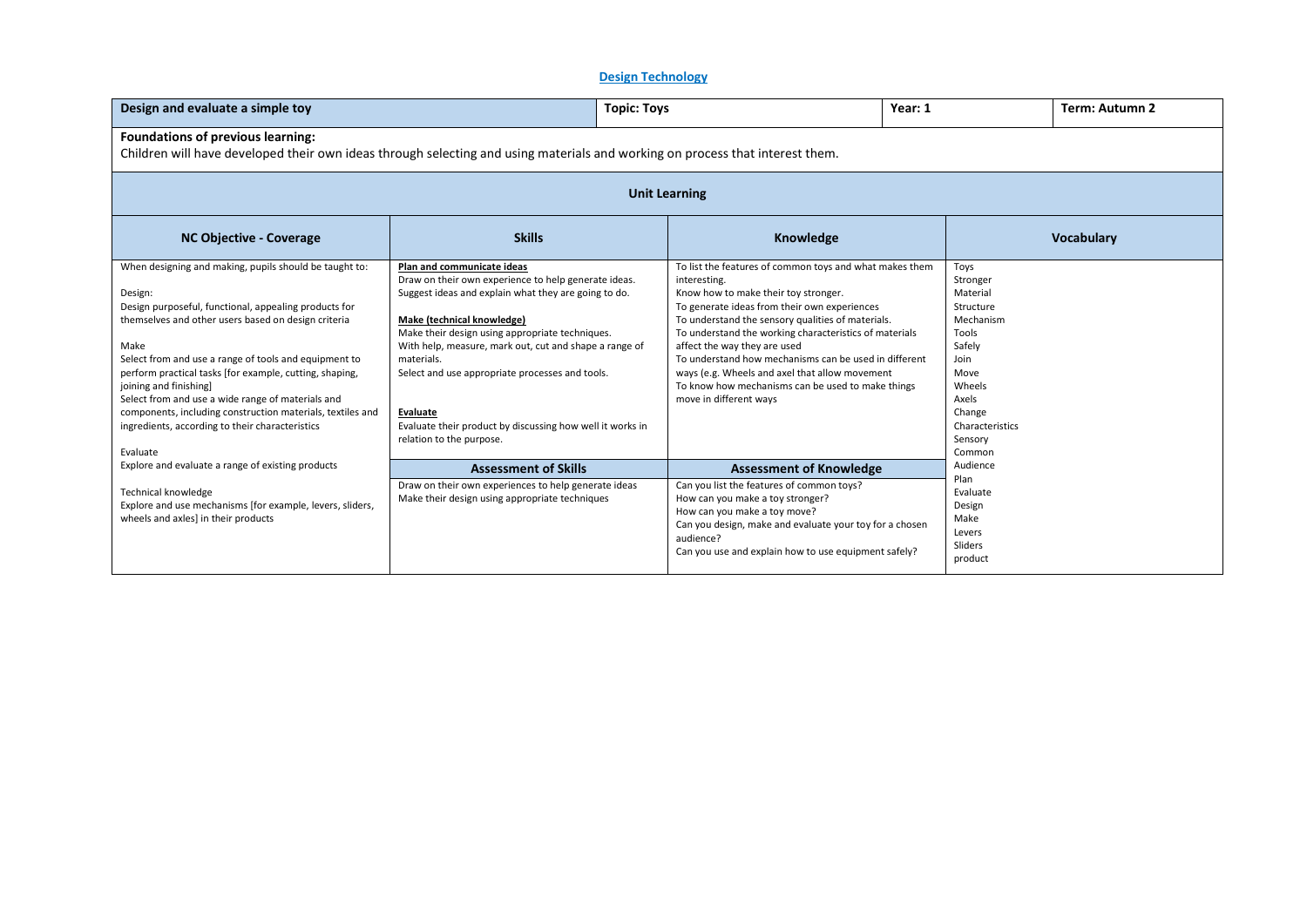### **Physical Education**

| <b>Gymnastics</b>                                                                                                                                                                                                                                                                                                                                                                                                                                                                                                                                                                                                                                                                                                                                                                                                                |                                                                                                                                                                                                                                                                                                                                                                                                                                                                                                                                                                                                                                                                                                                                                                                                                                                                                                                       | Term: Autumn 2                                                                                                                                                                                                                                                                                                                                                                                                                                          | Year: 1                                                                                                                                                    |  |
|----------------------------------------------------------------------------------------------------------------------------------------------------------------------------------------------------------------------------------------------------------------------------------------------------------------------------------------------------------------------------------------------------------------------------------------------------------------------------------------------------------------------------------------------------------------------------------------------------------------------------------------------------------------------------------------------------------------------------------------------------------------------------------------------------------------------------------|-----------------------------------------------------------------------------------------------------------------------------------------------------------------------------------------------------------------------------------------------------------------------------------------------------------------------------------------------------------------------------------------------------------------------------------------------------------------------------------------------------------------------------------------------------------------------------------------------------------------------------------------------------------------------------------------------------------------------------------------------------------------------------------------------------------------------------------------------------------------------------------------------------------------------|---------------------------------------------------------------------------------------------------------------------------------------------------------------------------------------------------------------------------------------------------------------------------------------------------------------------------------------------------------------------------------------------------------------------------------------------------------|------------------------------------------------------------------------------------------------------------------------------------------------------------|--|
| Foundations of previous learning:<br><b>ELGS that feed into PE:</b><br>Physical Development: Children show good control and coordination in large and small movements. They move confidently in a range of ways, safely negotiating space. They handle equipment and tools effectively, including pen<br>Physical Development - Children know the importance for good health of physical exercise, and a healthy diet, and talk about ways to keep healthy and safe. They manage their own basic hygiene and personal needs successfull<br>and going to the toilet independently.<br>Expressive arts and design: Children sing songs, make music and dance, and experiment with ways of changing them. They safely use and explore a variety of materials, tools and techniques, experimenting with colour, design,<br>function. |                                                                                                                                                                                                                                                                                                                                                                                                                                                                                                                                                                                                                                                                                                                                                                                                                                                                                                                       |                                                                                                                                                                                                                                                                                                                                                                                                                                                         |                                                                                                                                                            |  |
|                                                                                                                                                                                                                                                                                                                                                                                                                                                                                                                                                                                                                                                                                                                                                                                                                                  |                                                                                                                                                                                                                                                                                                                                                                                                                                                                                                                                                                                                                                                                                                                                                                                                                                                                                                                       | <b>Unit Learning</b>                                                                                                                                                                                                                                                                                                                                                                                                                                    |                                                                                                                                                            |  |
| <b>NC Objective - Coverage</b>                                                                                                                                                                                                                                                                                                                                                                                                                                                                                                                                                                                                                                                                                                                                                                                                   |                                                                                                                                                                                                                                                                                                                                                                                                                                                                                                                                                                                                                                                                                                                                                                                                                                                                                                                       | <b>Skills and Knowledge</b>                                                                                                                                                                                                                                                                                                                                                                                                                             | <b>Vocabulary</b>                                                                                                                                          |  |
| To master basic movements including running, jumping,<br>throwing and catching, as well as developing balance,<br>agility and co-ordination, and begin to apply these in a<br>range of activities<br>To perform dances using simple movement patterns.                                                                                                                                                                                                                                                                                                                                                                                                                                                                                                                                                                           | Pat, throw, kick, stop and sometimes catch a ball.<br>Accurately shadow a partner's movements.<br>Create simple movement patterns, showing awareness of rhythm.<br>Run a short distance with some control. Jump with both feet from standing.<br>Throw a projectile in a given direction.<br>Show control and co-ordination when moving or standing still.<br>Perform basic sequences, using space safely and recognising simple technical words.<br>Manage the space safely, showing good awareness of each other, mats and apparatus.<br>Make up and perform simple movement phrases in response to simple tasks.<br>Link and repeat basic gymnastic actions.<br>Perform movement phrases with control and accuracy<br>Carry and place appropriate apparatus safely, with guidance.<br>Copy a partner's sequence of movement.<br>To show their understanding<br>To perform as an individual and as part of a group. | Negotiate space when racing and chasing, adjusting speed or changing direction to avoid obstacles.<br>Perform basic gymnastic actions, including travelling, rolling, jumping and climbing, and stay still when required.<br>Know when their body is active and talk about the difference between tension and relaxation.<br>Watch and describe accurately a short sequence of basic gymnastic actions, using appropriate language<br><b>Assessment</b> | Action<br>Travel<br>Jump<br>Roll<br>Climb<br>Stay still<br>Mats<br>Apparatus<br>Movement<br>Task<br>Control<br>Accuracy<br>Tension<br>Relaxation<br>Safely |  |
|                                                                                                                                                                                                                                                                                                                                                                                                                                                                                                                                                                                                                                                                                                                                                                                                                                  | Compose and perform a series of basic actions in gymnastics.                                                                                                                                                                                                                                                                                                                                                                                                                                                                                                                                                                                                                                                                                                                                                                                                                                                          |                                                                                                                                                                                                                                                                                                                                                                                                                                                         |                                                                                                                                                            |  |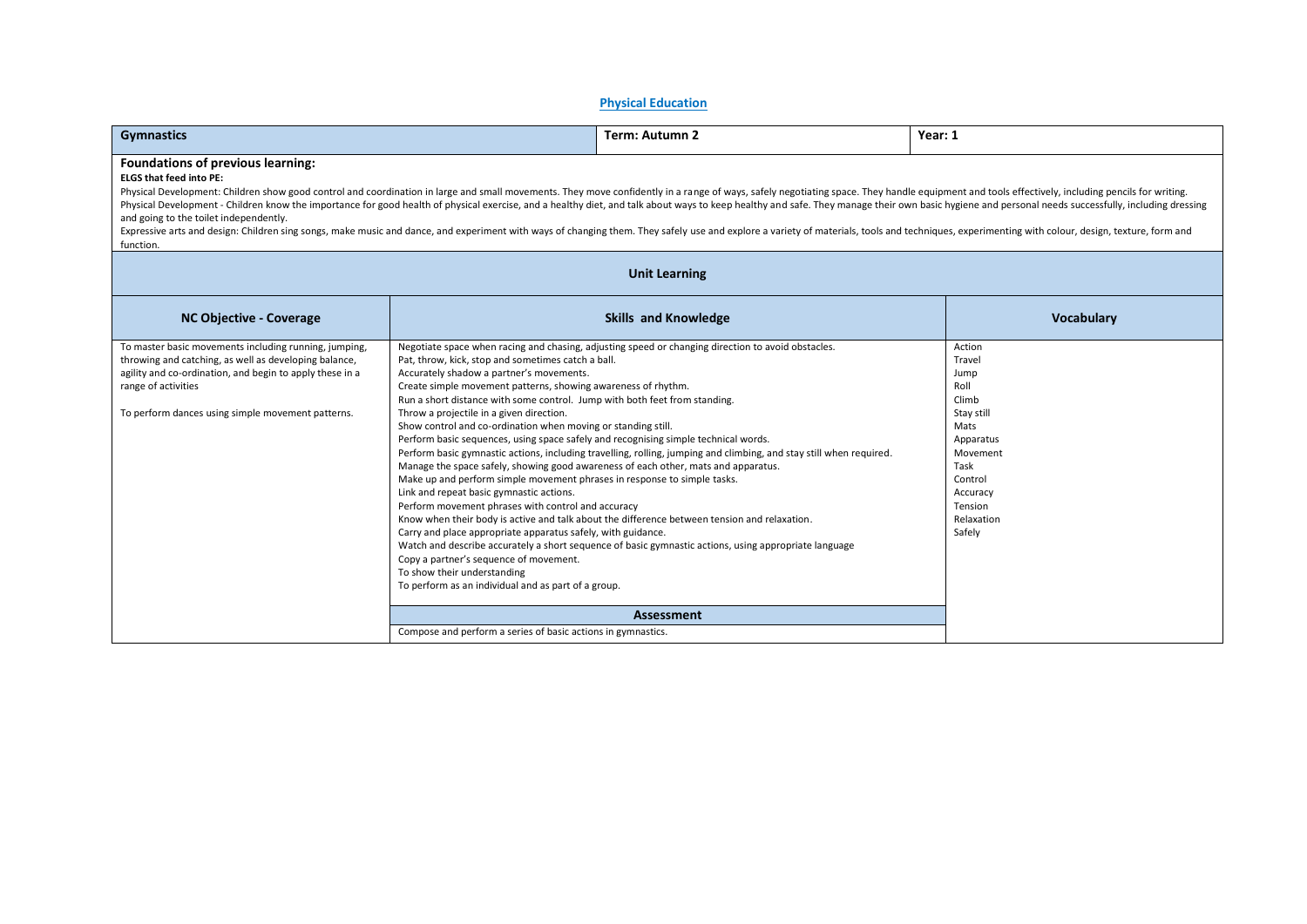## **Music**

| <b>Hey You</b>                                                                                                                                                                                                                                                                                                                                             | Year: 1                                                                                                                                                                                                                                                                                                                                                                                                                                                         |                                                                                                                                                                                                               | Term: Autumn 1                                                                                                                                                          |  |  |  |
|------------------------------------------------------------------------------------------------------------------------------------------------------------------------------------------------------------------------------------------------------------------------------------------------------------------------------------------------------------|-----------------------------------------------------------------------------------------------------------------------------------------------------------------------------------------------------------------------------------------------------------------------------------------------------------------------------------------------------------------------------------------------------------------------------------------------------------------|---------------------------------------------------------------------------------------------------------------------------------------------------------------------------------------------------------------|-------------------------------------------------------------------------------------------------------------------------------------------------------------------------|--|--|--|
| Foundations of previous learning: Children have been preparing to be Year 1 ready by knowing how to sing simple songs, actions and chants. They are beginning to find the pulse, explore and create simple movements to a piec<br>are able to listen to and respond by copying to a different song or piece of music in a different style.                 |                                                                                                                                                                                                                                                                                                                                                                                                                                                                 |                                                                                                                                                                                                               |                                                                                                                                                                         |  |  |  |
|                                                                                                                                                                                                                                                                                                                                                            |                                                                                                                                                                                                                                                                                                                                                                                                                                                                 | <b>Unit Learning</b>                                                                                                                                                                                          |                                                                                                                                                                         |  |  |  |
| NC Objective - Coverage                                                                                                                                                                                                                                                                                                                                    | <b>Skills</b>                                                                                                                                                                                                                                                                                                                                                                                                                                                   | Knowledge                                                                                                                                                                                                     | Vocabulary                                                                                                                                                              |  |  |  |
| Use their voices expressively and creatively by singing<br>songs and speaking chants and rhymes<br>Play tuned and untuned instruments musically<br>Listen with concentration and understanding to a range of<br>high-quality live and recorded music<br>Experiment with, create, select and combine sounds using<br>the inter-related dimensions of music. | Performing (singing/playing):<br>To be able to sing simple songs, speak chants and rhymes.<br>To begin to find the pulse by copying an adult.<br>Improvising and composing:<br>To explore and create simple musical sounds (own<br>responses, melodies and rhythm) using instruments and<br>voices.<br>Listening, developing knowledge and understanding:<br>To recognise different instruments and discuss other<br>dimensions (pitch, pulse, dynamics, tempo) | To begin to recognise the very basic style indicators for Hip<br>Hop music.<br>To begin to understand music language and how they<br>work together (pulse, rhythm and pitch).                                 | Pulse<br><b>Steady Beat</b><br>Heartbeat<br>High sounds<br>Low Sounds<br>Rhythm<br>Pitch<br>Rapping<br>Fast<br>Slow<br>Quick<br>Loud<br>Quiet<br>Singing<br>Instruments |  |  |  |
|                                                                                                                                                                                                                                                                                                                                                            | <b>Assessment of Skills</b><br>I am able to sing simple songs, speak chants and rhymes.<br>I am beginning to find the pulse by copying an adult.<br>I can explore and create simple musical sounds (own<br>responses, melodies and rhythm) using instruments and                                                                                                                                                                                                | <b>Assessment of Knowledge</b><br>I know the basic style indicators for Hip Hop<br>I know and understand basic musical language<br>I am beginning to understand how pulse, rhythm and pitch<br>work together. | Clap                                                                                                                                                                    |  |  |  |
|                                                                                                                                                                                                                                                                                                                                                            | voices.<br>I can recognise different instruments and discuss other<br>dimensions (pitch, pulse, dynamics, tempo)                                                                                                                                                                                                                                                                                                                                                |                                                                                                                                                                                                               |                                                                                                                                                                         |  |  |  |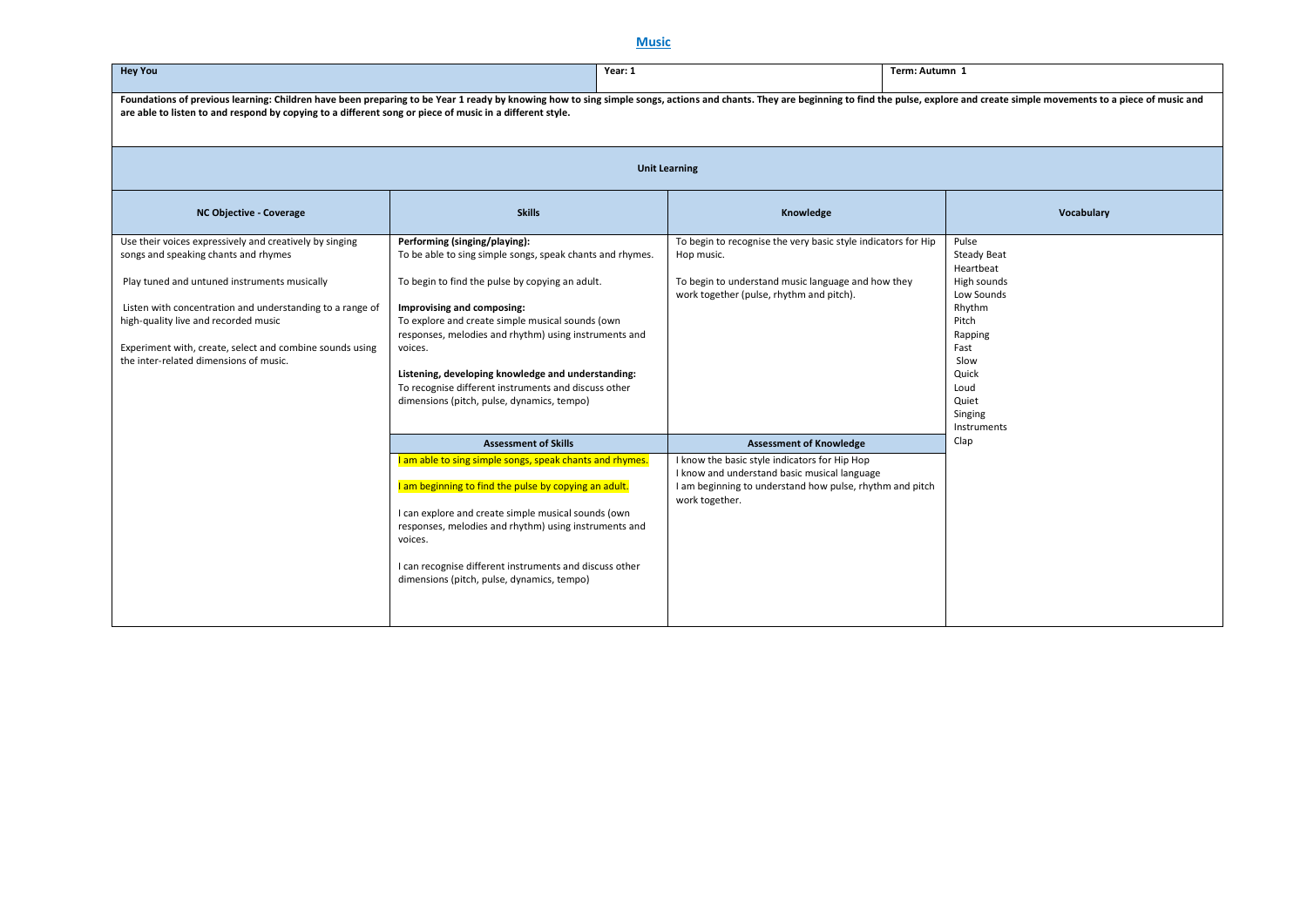# **Religious Education**

| Christianity: Christmas                                                                                                                                                                                                       | Year: 1                                                                                                                                                                                                                                                                                                                                                                                                                                                                                                                                                                                                                                                                                                                                                                                                                                 |                                                                                                                                                                                                                                                                                                                                                                                                                                                                                                                    | Term: Autumn 2                                                                                                                                                            |  |  |  |
|-------------------------------------------------------------------------------------------------------------------------------------------------------------------------------------------------------------------------------|-----------------------------------------------------------------------------------------------------------------------------------------------------------------------------------------------------------------------------------------------------------------------------------------------------------------------------------------------------------------------------------------------------------------------------------------------------------------------------------------------------------------------------------------------------------------------------------------------------------------------------------------------------------------------------------------------------------------------------------------------------------------------------------------------------------------------------------------|--------------------------------------------------------------------------------------------------------------------------------------------------------------------------------------------------------------------------------------------------------------------------------------------------------------------------------------------------------------------------------------------------------------------------------------------------------------------------------------------------------------------|---------------------------------------------------------------------------------------------------------------------------------------------------------------------------|--|--|--|
| <b>Foundations of previous learning:</b><br>Not previously taught - see EYFS                                                                                                                                                  |                                                                                                                                                                                                                                                                                                                                                                                                                                                                                                                                                                                                                                                                                                                                                                                                                                         |                                                                                                                                                                                                                                                                                                                                                                                                                                                                                                                    |                                                                                                                                                                           |  |  |  |
|                                                                                                                                                                                                                               |                                                                                                                                                                                                                                                                                                                                                                                                                                                                                                                                                                                                                                                                                                                                                                                                                                         | <b>Unit Learning</b>                                                                                                                                                                                                                                                                                                                                                                                                                                                                                               |                                                                                                                                                                           |  |  |  |
| <b>NC Objective - Coverage</b>                                                                                                                                                                                                | <b>Skills</b>                                                                                                                                                                                                                                                                                                                                                                                                                                                                                                                                                                                                                                                                                                                                                                                                                           | Knowledge                                                                                                                                                                                                                                                                                                                                                                                                                                                                                                          | <b>Vocabulary</b>                                                                                                                                                         |  |  |  |
| What gifts might Christians in my town have given Jesus<br>if he had been born here instead of in Bethlehem?<br>To reflect on the Christmas story<br>٠<br>To decide what gifts would be meaningful for<br>$\bullet$<br>Jesus. | Thinking about religion and belief<br>Recall features of religious, spiritual and moral stories and<br>other forms of religious expression<br>Recognise and name features of religions and beliefs<br>Enquiring, investigating and interpreting<br>Identify what they find interesting and puzzling in life<br>Recognise symbols and other forms of religious expression<br>Beliefs and teachings (what people believe)<br>Recount outlines of some religious stories<br>Practices and lifestyles (what people do)<br>Recognise features of religious life and practice<br><b>Expression and language (How people express</b><br>themselves)<br>Recognise some religious symbols and words<br>Identity and experience (Making sense of who we are)<br>Identify aspects of own experience and feelings, in<br>religious material studied | To understand what gives a gift a special value.<br>To understand why we would give a gift to a new baby.<br>To recall the key events in the Christmas story.<br>To know which gifts were given to the baby and by whom.<br>To understand the symbolism of gifts to Christians.<br>To know why gold, frankinsense and Myrrh were given to<br>baby Jesus.<br>To know what gift they would choose for baby Jesus if he<br>were born today.<br>To explain why Christians believe Jesus is a special gift<br>from God. | Christmas story<br>Christmas<br>Christians<br>Bethlehem<br>Born<br>Religious traditions<br>Reflect<br>Jesus<br>Symbols<br>He<br>Gifts<br>Candle<br>Belonging<br>Teachings |  |  |  |
|                                                                                                                                                                                                                               | <b>Assessment of Skills</b>                                                                                                                                                                                                                                                                                                                                                                                                                                                                                                                                                                                                                                                                                                                                                                                                             | <b>Assessment of Knowledge</b>                                                                                                                                                                                                                                                                                                                                                                                                                                                                                     |                                                                                                                                                                           |  |  |  |
|                                                                                                                                                                                                                               | I can talk about a gift that is special to me.<br>I can suggest a gift I would give to Jesus.                                                                                                                                                                                                                                                                                                                                                                                                                                                                                                                                                                                                                                                                                                                                           | I can remember some of the Christmas Story.                                                                                                                                                                                                                                                                                                                                                                                                                                                                        |                                                                                                                                                                           |  |  |  |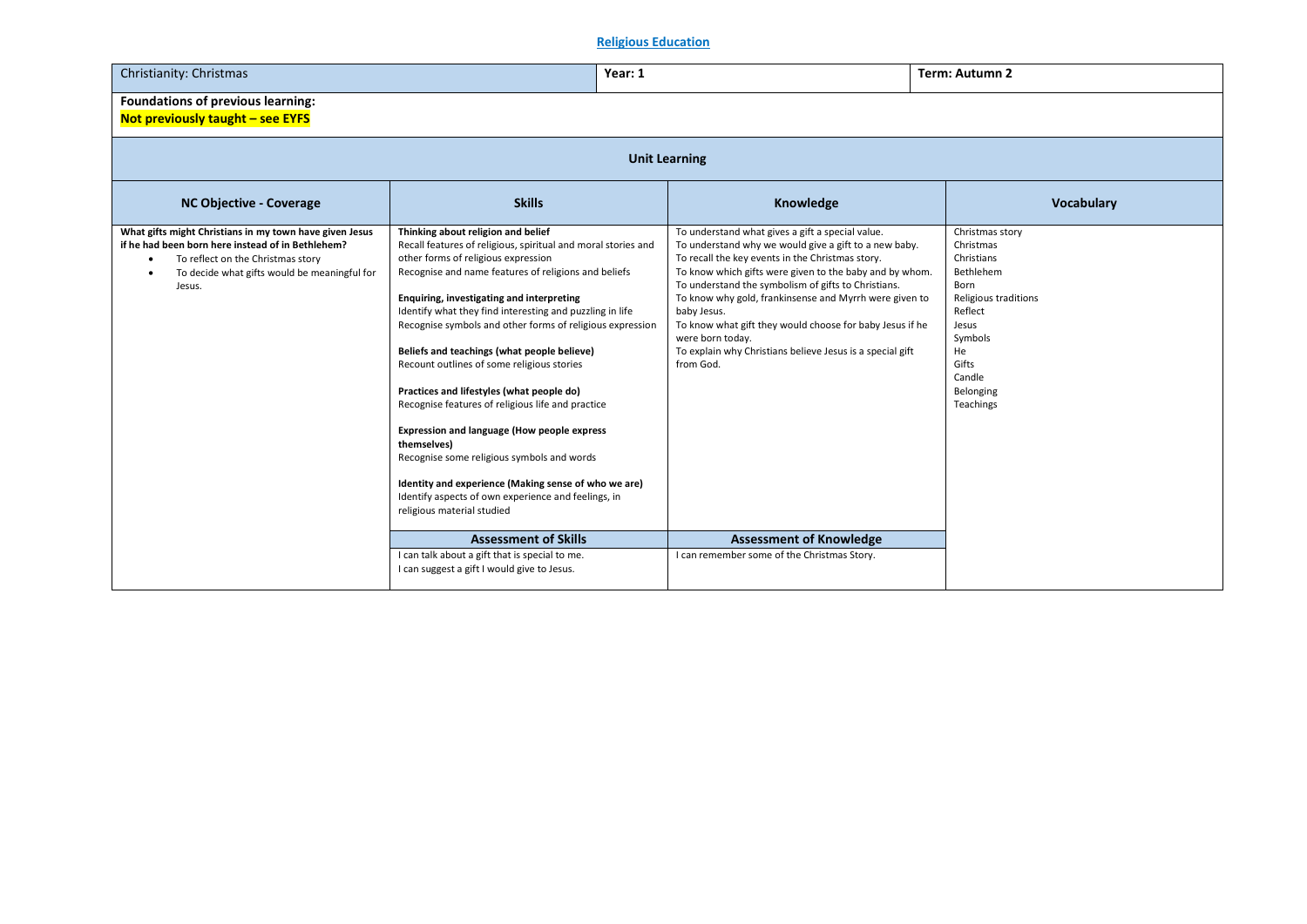# **Computing**

| Describing My Toys/ My Soundscapes  | Topic: Multimedia | Year: 1 | Term: Autumn 2 |
|-------------------------------------|-------------------|---------|----------------|
| Foundations of previous learning:   |                   |         |                |
| Children from EYFS are be able to   |                   |         |                |
| move objects on a screen.           |                   |         |                |
| create shapes and text on a screen. |                   |         |                |
| use technology to show my learning. |                   |         |                |

| <b>Unit Learning</b>                                                                                                                                                                                                                                                                                                                    |                                                                                                                                                                                                                                                                                                                                                                                                                                                                                                                                                                                                                                                                                                                                                                                                                                                                                                                                                                                                                                                                                                                                                                                                                                                                                                                                                                                                                                                                                                                                                        |                                                                                                                                                                                                                                                                                                                                                                                                                                                                                                                                                                                                                                                                                                                                                                                                                                                                                                                                                                                                                                                                                                                                                                |                                                                                               |                                                                                |  |
|-----------------------------------------------------------------------------------------------------------------------------------------------------------------------------------------------------------------------------------------------------------------------------------------------------------------------------------------|--------------------------------------------------------------------------------------------------------------------------------------------------------------------------------------------------------------------------------------------------------------------------------------------------------------------------------------------------------------------------------------------------------------------------------------------------------------------------------------------------------------------------------------------------------------------------------------------------------------------------------------------------------------------------------------------------------------------------------------------------------------------------------------------------------------------------------------------------------------------------------------------------------------------------------------------------------------------------------------------------------------------------------------------------------------------------------------------------------------------------------------------------------------------------------------------------------------------------------------------------------------------------------------------------------------------------------------------------------------------------------------------------------------------------------------------------------------------------------------------------------------------------------------------------------|----------------------------------------------------------------------------------------------------------------------------------------------------------------------------------------------------------------------------------------------------------------------------------------------------------------------------------------------------------------------------------------------------------------------------------------------------------------------------------------------------------------------------------------------------------------------------------------------------------------------------------------------------------------------------------------------------------------------------------------------------------------------------------------------------------------------------------------------------------------------------------------------------------------------------------------------------------------------------------------------------------------------------------------------------------------------------------------------------------------------------------------------------------------|-----------------------------------------------------------------------------------------------|--------------------------------------------------------------------------------|--|
| NC Objective - Coverage                                                                                                                                                                                                                                                                                                                 | <b>Skills</b>                                                                                                                                                                                                                                                                                                                                                                                                                                                                                                                                                                                                                                                                                                                                                                                                                                                                                                                                                                                                                                                                                                                                                                                                                                                                                                                                                                                                                                                                                                                                          | Knowledge                                                                                                                                                                                                                                                                                                                                                                                                                                                                                                                                                                                                                                                                                                                                                                                                                                                                                                                                                                                                                                                                                                                                                      |                                                                                               | <b>Vocabulary</b>                                                              |  |
| Use technology purposefully to create, organise, store,<br>manipulate and retrieve digital content<br>To use technology safely and respectfully, keeping<br>personal information private; identify where to go for help<br>and support when they have concerns about content or<br>contact on the internet or other online technologies | <b>Basic Skills</b><br>Use passcode on a tablet and log in on laptop/PC.<br>Use home button on a tablet.<br><b>Basic use of devices</b><br>Develop coordination and motor skills in operation a<br>mouse or roller pad on a laptop or PC.<br>Open a document or other file on a laptop or PC.<br>Open appropriate App or Home screen link on a tablet.<br>Take a photo and open camera roll on a tablet.<br>Follow a hyperlinked image to a website using a laptop or<br>PC.<br>Keyboard<br>Use keyboard to find the letters of your name or basic<br>spellings. (Encourage use of left and right hands.)<br>Use uppercase key for a capital letter.<br>Use space bar between words.<br><b>Information Technology</b><br>Discuss and share how and when they use ICT in everyday<br>life.<br>Put data into a program.<br>Identify different devices that can go online.<br>To organise, store and retrieve digital content<br><b>Describing My Toys</b><br>Can you input your own word ideas?<br>Can you choose a picture, add text and lines to create a labelled image?<br>Can you add images and save your work, choosing an appropriate file name?<br>Can you use the SHIFT button to enter capital letters?<br>Can you choose appropriate animation effects for your images?<br><b>My Soundscapes</b><br>Can you explain why we record sound using technology and how you use digital sound and music in our life?<br>Can you create musical phrases using digital instruments?<br>Can you make and record a sound to reflect an imaginary place? | <b>Describing My Toys</b><br>To talk about why it's important to be kind and polite. I say<br>kind things about others' work.<br>To use the keyboard or a word bank on my device to enter<br>text.<br>To use technology to present my ideas e.g. a digital<br>camera to record an image.<br>To use the keyboard on my device to enter text.<br>To use my index fingers on the keyboard to build words<br>and the space bar between words to add labels to an<br>image.<br>To use technology to create and present my ideas.<br>To create images to add to a template.<br>To save information in a special place and retrieve it again.<br>To use the keyboard on my device to enter text.<br>To save information in a special place and retrieve it again.<br>To be creative with different technology tools.<br>To add simple animation to develop my work.<br>e-Safety<br>To talk about why it's important to be kind and polite.<br>To say kind things about others' work.<br><b>My Soundscapes</b><br>To be creative with different technology tools.<br>To use technology to create and present my ideas.<br>Assessment of Skills/Assessment of Knowledge | Animate<br>App<br>Backspace<br>Camera<br>Delete<br>Insert<br>Keyboard<br>Open<br>Photo(graph) | Print<br>Right<br>click<br>Save<br>Shift<br>Sound<br>Space bar<br>Video / Film |  |